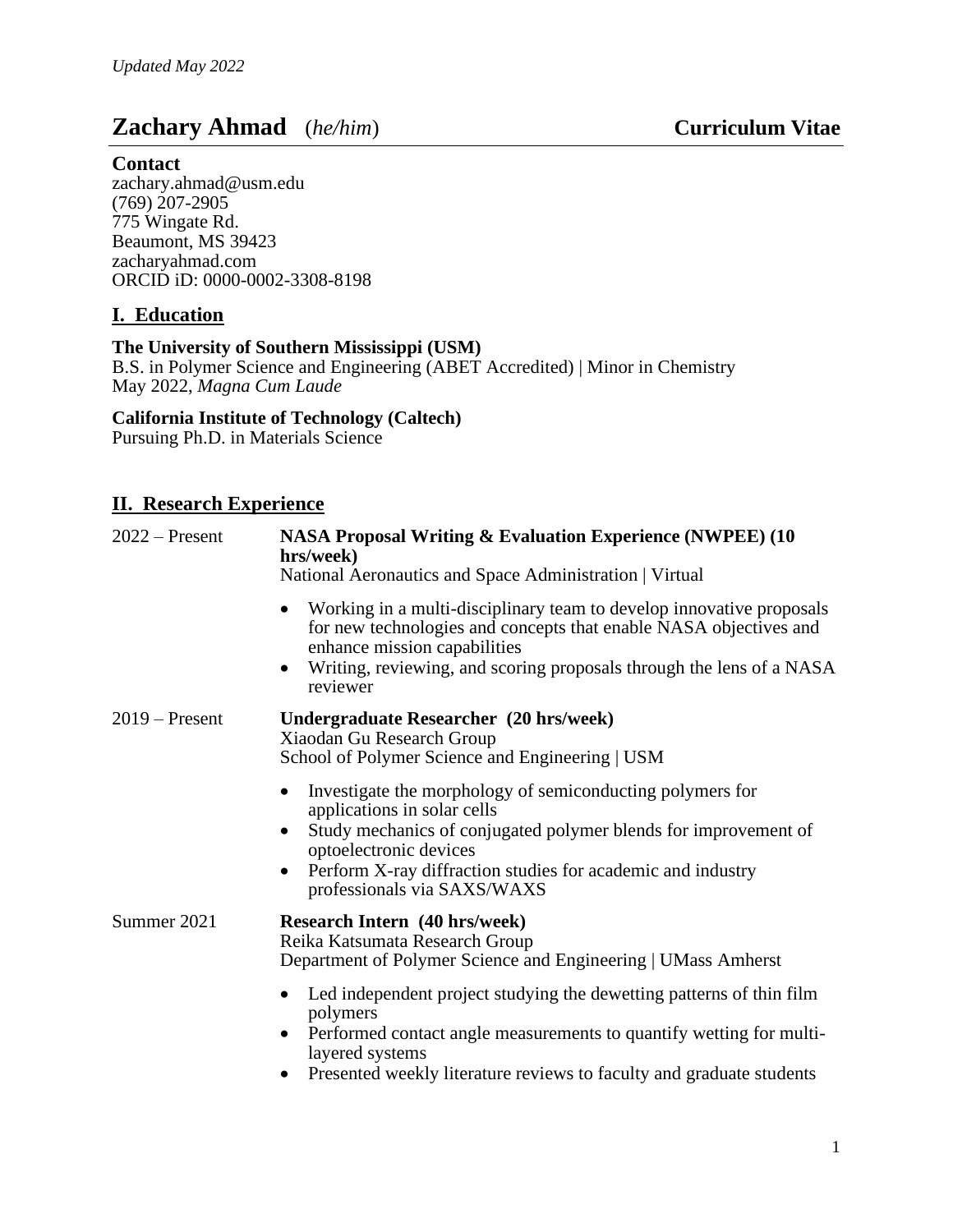| $2020 - 2021$ | <b>Research Scholar</b> (10 hrs/week)<br>Ronald E. McNair Scholar Program   USM                                                                                                                                                                                    |  |  |
|---------------|--------------------------------------------------------------------------------------------------------------------------------------------------------------------------------------------------------------------------------------------------------------------|--|--|
|               | Developed an independent project that aims to balance ductility and<br>$\bullet$<br>electrical performance in organic devices<br>• Assembled a comprehensive literature review regarding advances in<br><b>OFET</b> devices                                        |  |  |
| Summer 2020   | <b>Research and Development Intern (40 hrs/week)</b><br>Heritage Plastics, Inc.   Picayune, MS                                                                                                                                                                     |  |  |
|               | Planned experiments to test the performance of products designed with<br>$\bullet$<br>various mineral fillers<br>Reverse engineered defective products to determine source of defect<br>$\bullet$<br>Prepared polymer samples via injection molding, blow molding, |  |  |

compression molding, etc

# **III. Awards and Scholarships**

| 2022 | <b>NSF Graduate Research Fellowship</b>                                       |
|------|-------------------------------------------------------------------------------|
| 2022 | <b>Knight-Hennessy Scholarship (Finalist)</b>                                 |
| 2022 | <b>Engineering &amp; Applied Science Chair Scholars Fellowship, Caltech</b>   |
| 2022 | Excellence in Research Award – USM Honors College                             |
| 2022 | Honors College Research Persistence Award                                     |
| 2022 | Who's Who Leadership Award at USM                                             |
| 2021 | <b>Barry M. Goldwater Scholarship</b>                                         |
| 2021 | <b>Olliphant Honors Scholarship</b>                                           |
| 2021 | University of Southern Mississippi Undergraduate Symposium - 1st Place        |
|      | Materials Synthesis, Modification and Analysis Poster                         |
| 2021 | Mississippi Honors Conference – 1st Place STEM Poster                         |
| 2021 | Mississippi Manufacturers Association Scholarship                             |
| 2020 | <b>Ronald E. McNair Scholar</b>                                               |
| 2020 | <b>CIEF Frank Borrelle Leadership Scholarship</b>                             |
| 2020 | Honors Keystone Scholarship                                                   |
| 2020 | Kristen Bower Scholarship                                                     |
| 2020 | School of Polymer Science and Engineering Student of the Month (January 2020) |
|      |                                                                               |

# **IV. Teaching and Mentoring Experience**

| $2021 -$ Present | <b>Research Mentor</b><br>Xiaodan Gu Research Group<br>School of Polymer Science and Engineering   USM |  |  |
|------------------|--------------------------------------------------------------------------------------------------------|--|--|
|                  | • Train and supervise a 2nd year undergraduate in SAXS/WAXS, AFM,<br>and mechanical testing            |  |  |

• Mentor 4 additional students per semester in laboratory research activities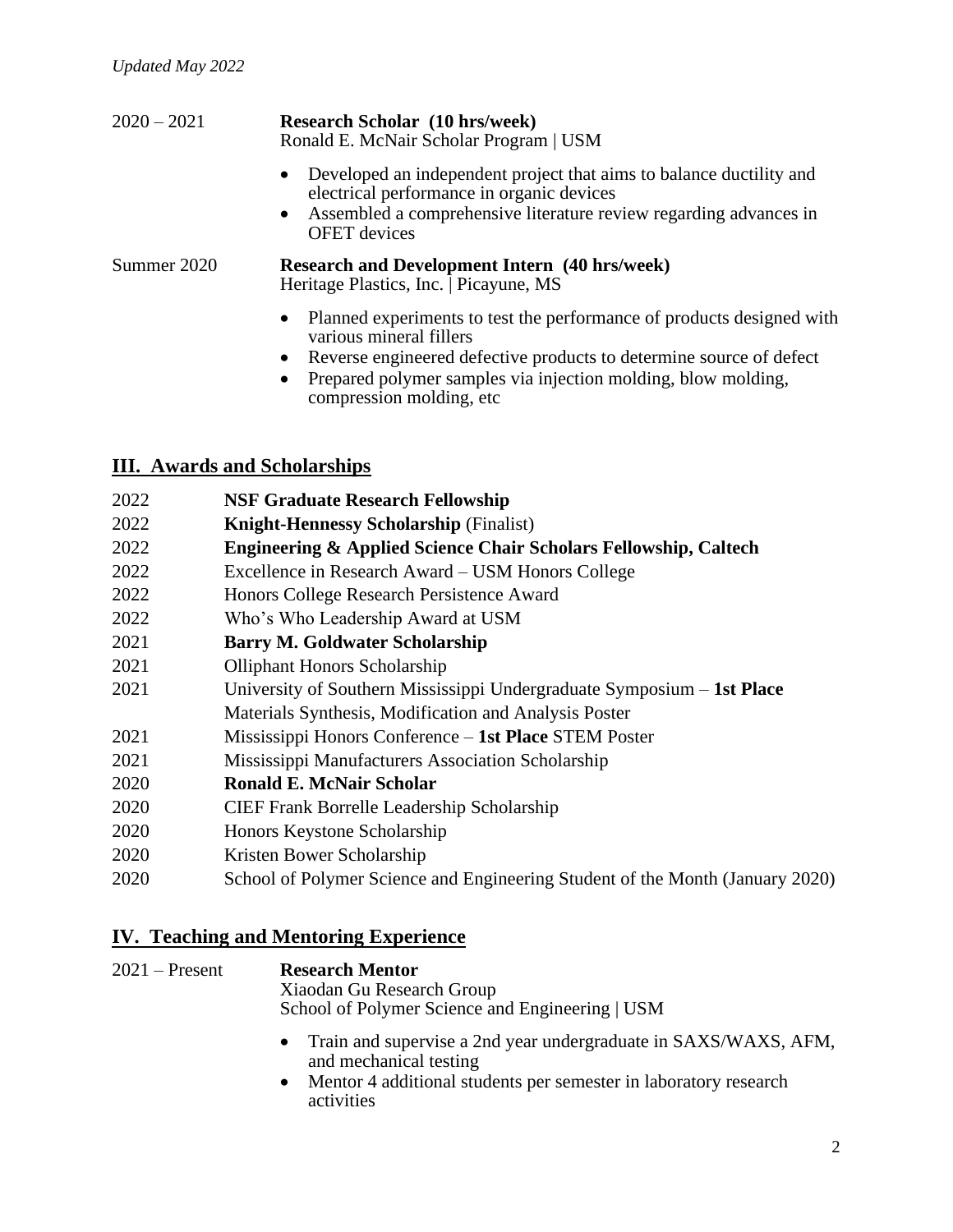#### 2018 – 2019 **Learning Assistant** Mathematics Department | USM

- Tutored students in group settings and one-on-one for college algebra classes
- Independently led class meetings for small groups of students

## **V. Publications**

### **A. Statistics via Google Scholar**

Peer-reviewed publications: 6 h-index: 4 Total citations: 128 Number of high-impact factor (IF>10) articles: 3 ORCID iD: 0000-0002-3308-8198

### **B. Publications List**

- 2022 Galuska, L.; Ocheje, M.; **Ahmad, Z.**; Rondeau-Gagné, S.; Gu, X. Elucidating the Role of Hydrogen Bonds for Improved Mechanical Properties in a High-Performance Semiconducting Polymer. *Chem. Mater*. **2022**, DOI: 10.1021/acs.chemmater.1c04055
- 2021 Zhang, Q.; Conkle, K.; **Ahmad, Z.**; Ray, P.; Kolodziejczyk, W.; Hill, G.; Gu, X.; Dai, Q. (FA0.83MA0.17)0.95Cs0.05Pb(I0.83Br0.17)3 Perovskite Films Prepared by Solvent Volatilization for High-Efficiency Solar Cells. *Solar RRL*. **2021**, *5*, 2100640. DOI: 10.1002/solr.202100640
- 2021 Zhang, S.; Alesadi, A.; Mason, G.T.; Chen, K.L.; Freychet, G.; Galuska, L.; Cheng, Y.H.; St. Onge, P.B.J.; Ocheje, M.U.; Ma, G.; Qian, Z.; Dhakal, S.; **Ahmad, Z.**; Wang, C.; Chiu, Y.; Rondeau-Gagne, S.; Xia, W.; Gu, X. Molecular Origin of Strain-Induced Chain Alignment in PDPP-Based Semiconducting Polymeric Thin Films. *Adv. Funct. Mater.* **2021**, *31*, 2100161. DOI: 10.1002/adfm.202100161
- 2021 Li, B.; Zhang, Q.; Zhang, S.; **Ahmad, Z.**; Chidanguro, T.; Davis, A.H.; Simon, Y.C.; Gu, X.; Zheng, W.; Pradhan, N.; Dai, Q. Spontaneously Supersaturated Nucleation Strategy for High Reproducible and Efficient Perovskite Solar Cells. *Chem. Eng. J.* **2021**, *405*, 126998. DOI: 10.1016/J.Cej.2020.126998
- 2020 Li, Q.Y.; Yao, Z.F.; Lu, Y.; Zhang, S.; **Ahmad, Z.**; Wang, J.Y.; Gu, X.; Pei, J. Achieving High Alignment of Conjugated Polymers by Controlled Dip-Coating. *Adv. Elec. Mater*. **2020**, *6*, 2000080. DOI: 10.1002/aelm.202000080
- 2019 Yan, X.; Xiong, M.; Li, J.T.; Zhang, S.; **Ahmad, Z.**; Lu, Y.; Wang, Z.Y.; Yao, Z.F.; Wang, J.Y.; Gu, X.; Lei, T. Pyrazine-Flanked Diketopyrrolopyrrole (DPP): A New Polymer Building Block for High-Performance n-Type Organic Thermoelectrics. *J. Am. Chem. Soc*. **2019**, *141*, 20215-20221. DOI: 10.1021/jacs.9b10107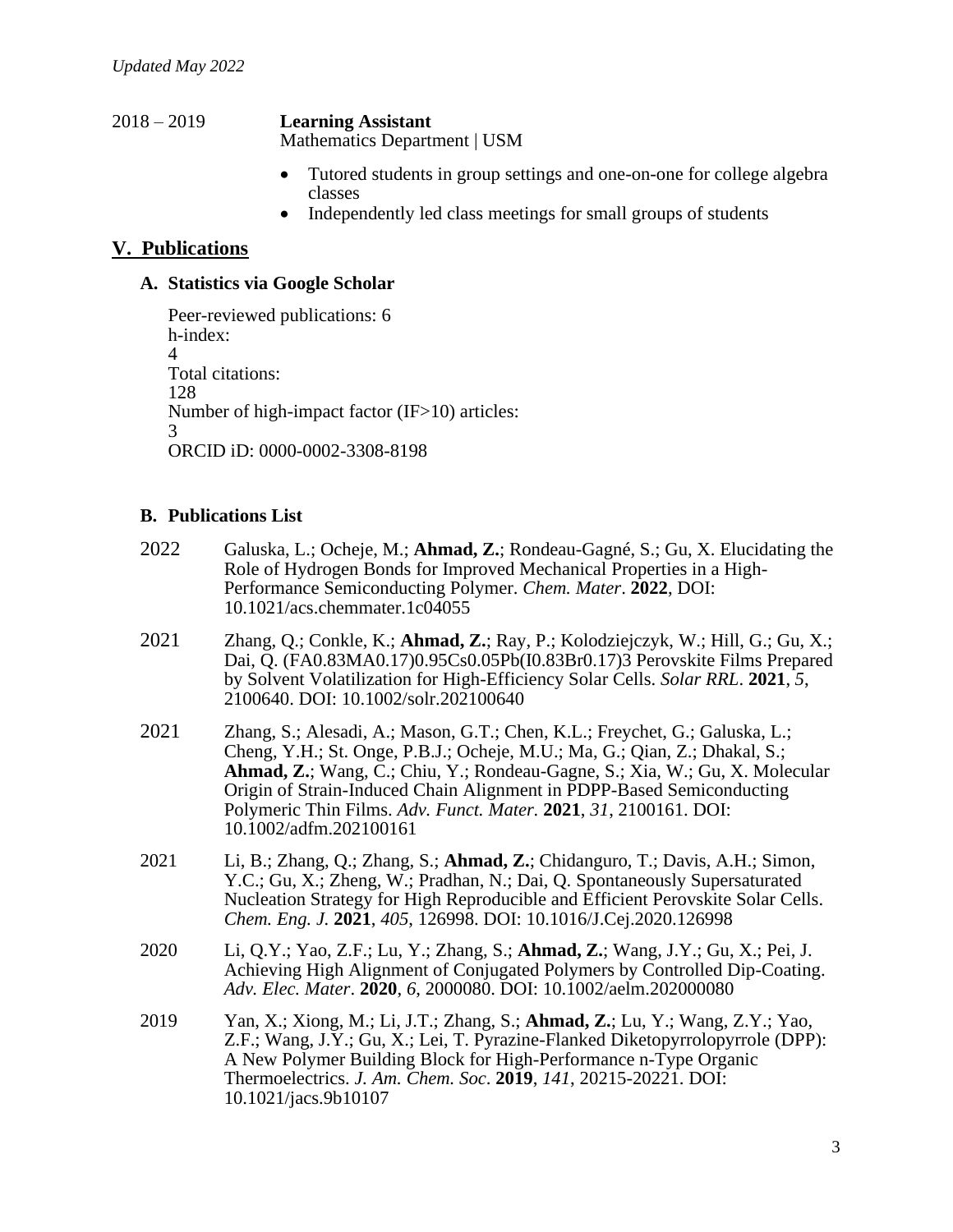## **C. Pending Review**

- Galuska, L.; Thapa, K.; **Ahmad, Z.**; Gu, X. In-Situ Spectroscopic Ellipsometry of D-A Conjugated Polymers - Thermal Transition and Aggregation Behavior. ACS *Macro Lett*. (In preparation)
- Galuska, L.; Huang, L.; **Ahmad, Z.**; Azoulay, J.; Gu, X. The Role of Side Chain Length and Position on the Thermomechanics of Intrinsically Conductive CDT-Qx Polymers. *Adv. Funct. Mater*. (In preparation)

## **VI. Presentations**

- 2021 Ahmad, Z. Compatible Conjugated Blends: Impact on the Morphology and Mechanics of Flexible Electronics. 48th Annual Waterborne Symposium, Virtual, Poster.
- 2021 Ahmad, Z. Compatible Conjugated Blends: Impact on the Morphology and Mechanics of Flexible Electronics. Mississippi Honors Conference, Virtual, Poster. (**1st Place**)
- 2021 Ahmad, Z. Compatible Conjugated Blends: Impact on the Morphology and Mechanics of Flexible Electronics. Undergraduate Symposium, USM, Virtual, Poster. (**1st Place**)
- 2021 Ahmad, Z. Effect of Backbone Rigidity on Ductility for Optoelectronic Applications. NSF EPSCoR: CEMOS Site Visit, Virtual, Oral.
- 2021 Ahmad, Z. Blends of Partially and Fully Conjugated Polymers for High Ductility and Electrical Performance in Optoelectronics. Mississippi McNair Scholars Symposium, Oral.

## **VIII. Memberships and Involvement**

| <b>Professional Memberships</b>           | 1. | American Chemical Society (2020-Present)              |
|-------------------------------------------|----|-------------------------------------------------------|
|                                           |    | 2. Soc. for Industrial and Applied Mathematics (2019- |
|                                           |    | Present)                                              |
|                                           |    | 3. SAMPE (President of USM Chapter 2021)              |
| <b>Academic Memberships</b>               |    | <b>Sigma Xi Research Honor Society (Associate</b>     |
|                                           |    | Member 2021-Present)                                  |
|                                           |    | 2. National Society of Leadership and Success (2022-  |
|                                           |    | Present)                                              |
| <b>Campus &amp; Community Involvement</b> | 1. | Mississippi Council for the Blind (2017–Present)      |
|                                           |    | 2. Honors College Leadership Council (VP 2021)        |
|                                           |    | 3. The Polymer Science Assn. (Chair of Diversity,     |
|                                           |    | <b>President 2020, Treasurer 2019)</b>                |
|                                           |    | 4. Women in Science and Engineering (Honorary         |
|                                           |    | Member 2020-Present)                                  |